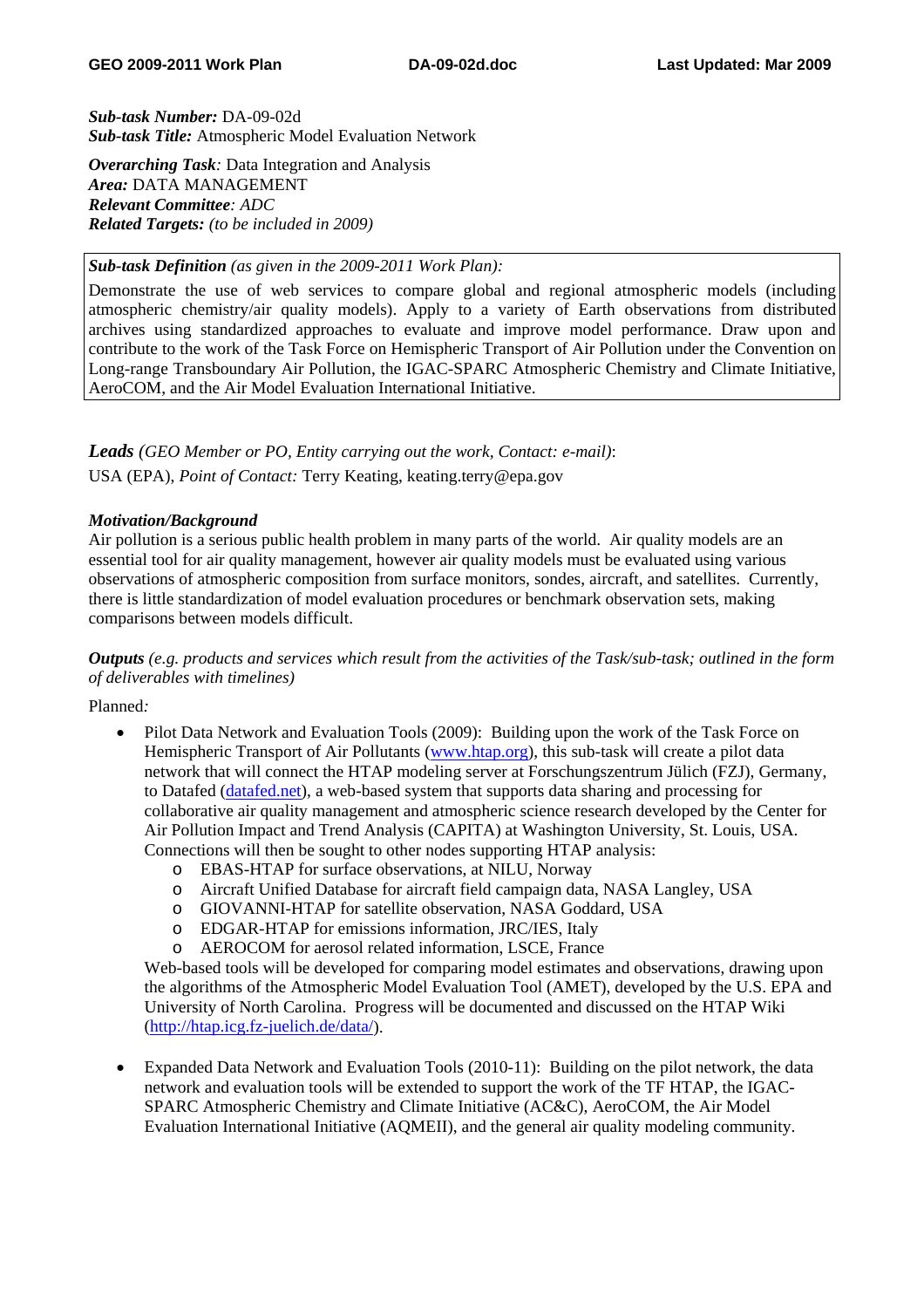*Activities (operations or work processes through which resources are mobilized to produce specific outputs; outlined in the form of milestones including timelines)* 

Planned:

The U.S. EPA is establishing a contract to support the development of the Pilot Data Network and Evaluation Tools in conjunction with FZJ and CAPITA. Support for additional contributions to the pilot network will be provided through funded projects associated with the other nodes engaged in the TF HTAP.

*Resources (indication of resources – e.g. financial, human – contributed by GEO Members or Participating Organizations to produce outputs)* 

The U.S. EPA has committed \$200000 to support the development of the pilot network and evaluation tools. Additional in-kind support is expected through funded projects associated with TF HTAP activities.

## *Capacity Building Component*

*(capacity building is defined to include the development of capacity related to: (i) Infrastructure and technology transfer (Hardware, Software and other technology required to develop, access and use EO); (ii) Individuals (education and training of individuals to be aware of, access, use and develop EO) and (iii) Institutions – building policies, programs & organizational structures to enhance the value of EO data and products).* 

*1) In accordance with the above definition does this Task have a capacity-building component? If so, please provide a short description of this component including a description of end users.* 

This sub-task will primarily involve the development of infrastructure (hardware and software) and methodologies and the dissemination of that technology and standard methods to providers of relevant earth observations and to a specific user community, regional and global air quality modelers. The potential to incorporate the use of the data network and tools into training courses sponsored by WMO and other organizations is being explored.

*2) Have any additional CB needs for this Task been identified? Please provide a short description.* 

## *User Engagement Component*

*(please briefly describe to what extent end users are engaged in this Task and influence the nature of the outputs produced)* 

The primary end users of the outputs of this sub-task are regional and global air quality modelers involved in air quality research and management. By working through existing international cooperative air quality modeling activities (TF HTAP, AC&C, AQMEII), this sub-task will engage the user community throughout the process of development. Feedback will be sought through the HTAP wiki and through workshops associated with these existing activities.

## *Science and Technology (S&T) Component*

*1) Please briefly describe the elements of scientific research or technological development contained in this Task* 

*2) In relation to the S&T component(s) of this task, please describe gaps, priorities, continuity needs, barriers, scientific expertise and additional resource needs (this information will be used for developing a gaps and needs assessment in Task ST-09-01)*